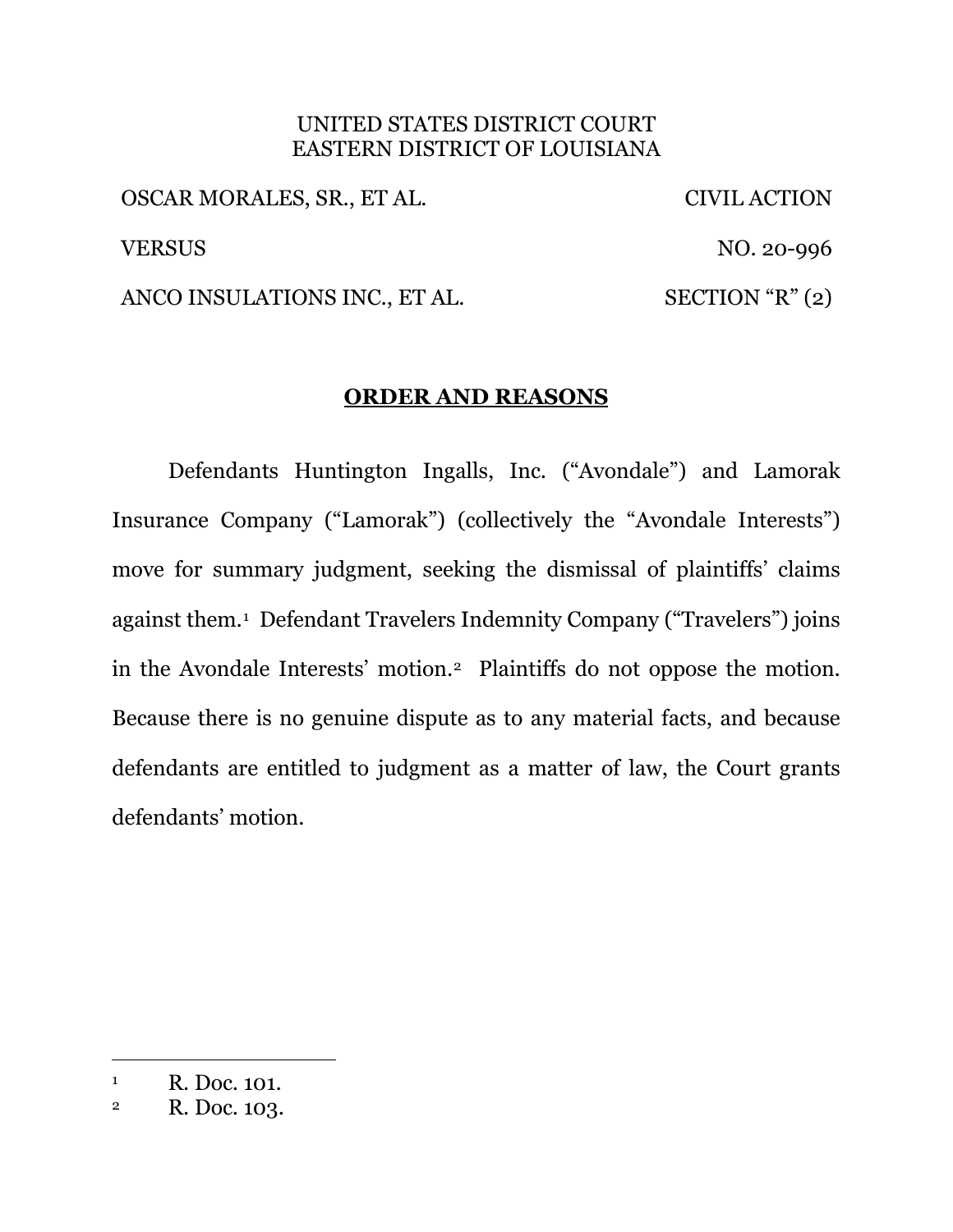## **I. BACKGROUND**

This case arises from occupational exposure to asbestos. Oscar Morales, Sr. alleges that he contracted mesothelioma as a result of exposure to asbestos during his employment at Avondale.3 Morales worked as a tacker for Avondale from December 1, 1970 to January 26, 1973.4 He asserts that during this time period he "was frequently and regularly exposed to and did inhale or otherwise ingest substantial amounts of harmful asbestos particles and dust."5 Plaintiffs allege that Morales was exposed to asbestos at Avondale from: (1) turbines and insulation, manufactured or supplied by General Electric,<sup>6</sup> (2) boilers and insulation, manufactured or supplied by Foster Wheeler,<sup>7</sup> and (3) the cutting and installing of wallboard, manufactured by Westinghouse.8 In February 2020, Morales was diagnosed with malignant mesothelioma.<sup>9</sup>

On March 24, 2020, Morales sued a number of defendants, including Avondale, asserting claims of negligence and strict liability under Louisiana

<sup>3</sup> R. Doc.  $1 \sqrt{17}$ .

<sup>4</sup> *Id.* ¶ 17-18.

<sup>5</sup>  $Id. \P 19.$ 

<sup>6</sup> R. Doc. 101-9 at 2 (Plaintiffs' Responses to GE's Interrogatories).

<sup>7</sup> R. Doc. 101-10 at 2 (Plaintiffs' Responses to Foster Wheeler's Interrogatories).

<sup>8</sup> R. Doc. 101-11 at 2 (Plaintiffs' Responses to Westinghouse's Interrogatories).

<sup>9</sup> R. Doc. 1 ¶ 21.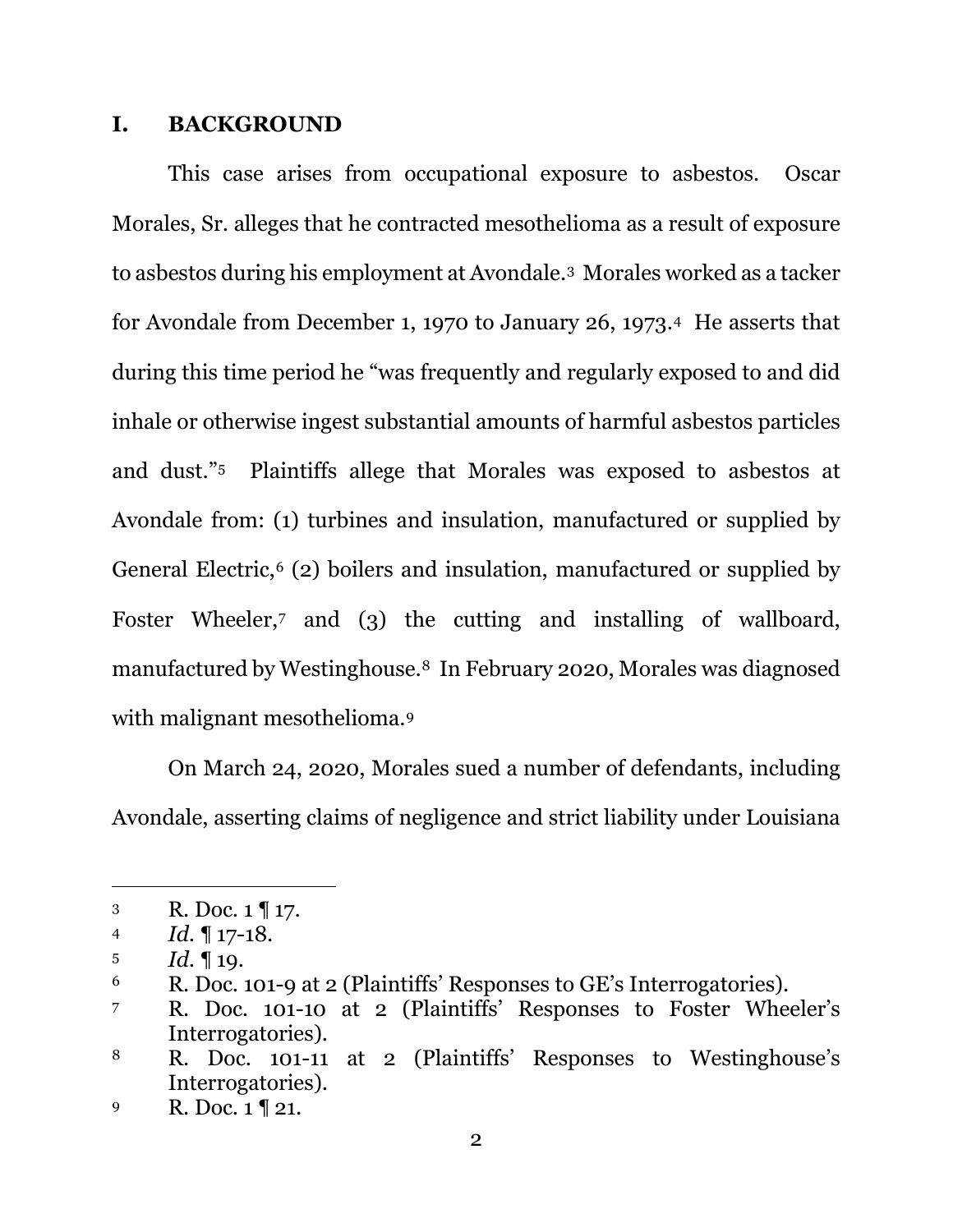law.10 During the pendency of this action, on May 6, 2020, Morales died, and his surviving heirs, Olimpia Morales and Oscar Morales, Jr., were substituted as plaintiffs.11 On September 1, 2020, plaintiffs filed a supplemental and amended complaint, re-alleging Morales's prior claims, and asserting an additional claim for wrongful death under Louisiana law.12 Plaintiffs also added more defendants, including individual Avondale executive officers, and Lamorak<sup>13</sup> and Travelers, in their capacities as Avondale's liability insurers.14

On February 9, 2021, the Avondale Interests moved for summary judgment.15 The Avondale Interests contend that plaintiffs' state-law tort claims against them should be dismissed because they are preempted by the Longshore and Harbor Workers' Compensation Act ("LHWCA").16 On February 10, 2021, Travelers moved for summary judgment on the same grounds.17 Plaintiffs have not filed an opposition to either motion.

<sup>10</sup> R. Doc. 1.

 $11$  R. Doc. 51  $\P$  1-2.

 $12$  *Id.* 13.

<sup>13</sup> Lamorak was improperly named as OneBeacon America Insurance Company in plaintiff's supplemental complaint. R. Doc. 101-1 at 1 & n.1.

<sup>14</sup> R. Doc.  $51 \sqrt{\frac{9}{10}} 6 - 10$ .

<sup>15</sup> R. Doc. 101.

<sup>16</sup> *Id.* at 5-13.

<sup>17</sup> R. Doc. 103.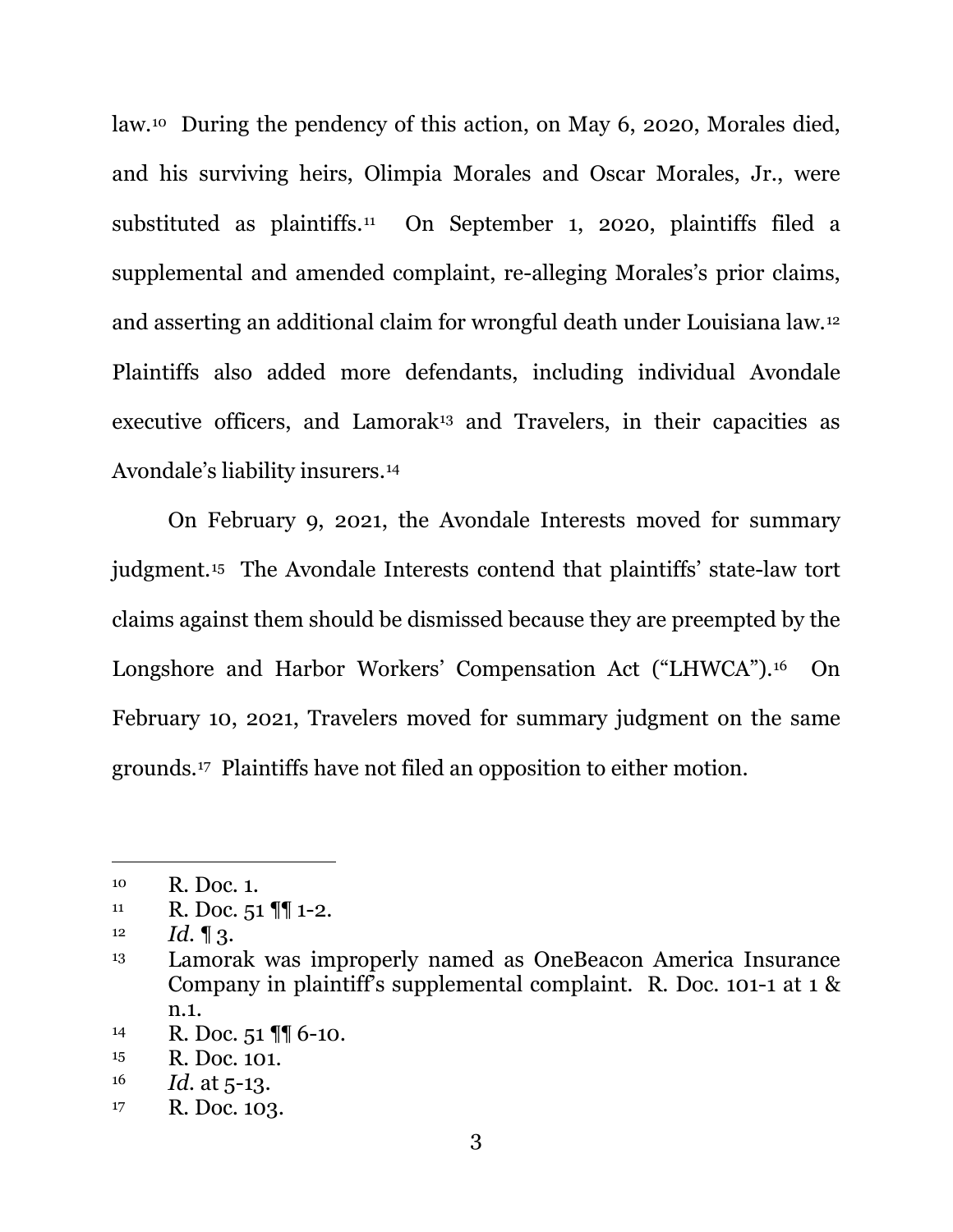#### **II. LEGAL STANDARD**

Summary judgment is warranted when "the movant shows that there is no genuine dispute as to any material fact and the movant is entitled to judgment as a matter of law." Fed. R. Civ. P. 56(a); *see also Celotex Corp. v. Catrett*, 477 U.S. 317, 322-23 (1986); *Little v. Liquid Air Corp.*, 37 F.3d 1069, 1075 (5th Cir. 1994) (en banc) (per curiam). "When assessing whether a dispute to any material fact exists, [the Court] consider[s] all of the evidence in the record but refrain[s] from making credibility determinations or weighing the evidence." *Delta & Pine Land Co. v. Nationwide Agribusiness Ins.*, 530 F.3d 395, 398-99 (5th Cir. 2008). All reasonable inferences are drawn in favor of the nonmoving party, but "unsupported allegations or affidavits setting forth 'ultimate or conclusory facts and conclusions of law' are insufficient to either support or defeat a motion for summary judgment." *Galindo v. Precision Am. Corp.*, 754 F.2d 1212, 1216 (5th Cir. 1985) (quoting 10A Charles Alan Wright & Arthur R. Miller, *Federal Practice and Procedure* § 2738 (2d ed. 1983)); *see also Little*, 37 F.3d at 1075. "No genuine dispute of fact exists if the record taken as a whole could not lead a rational trier of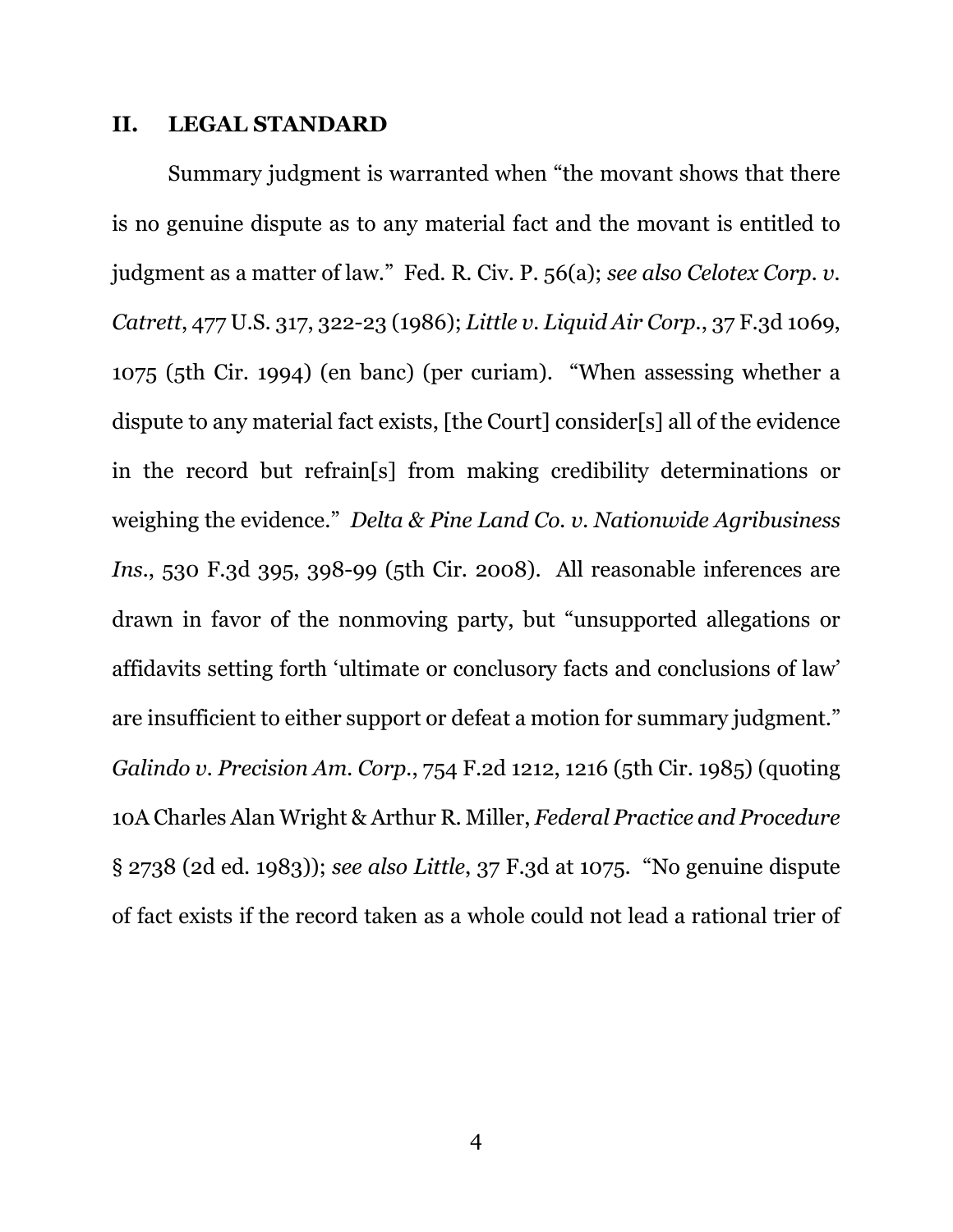fact to find for the nonmoving party." *EEOC v. Simbaki, Ltd.*, 767 F.3d 475, 481 (5th Cir. 2014).

If the dispositive issue is one on which the moving party will bear the burden of proof at trial, the moving party "must come forward with evidence which would 'entitle it to a directed verdict if the evidence went uncontroverted at trial.'" *Int'l Shortstop, Inc. v. Rally's, Inc.*, 939 F.2d 1257, 1264-65 (5th Cir. 1991) (quoting *Golden Rule Ins. v. Lease*, 755 F. Supp. 948, 951 (D. Colo. 1991)). "[T]he nonmoving party can defeat the motion" by either countering with evidence sufficient to demonstrate the "existence of a genuine dispute of material fact," or by "showing that the moving party's evidence is so sheer that it may not persuade the reasonable fact-finder to return a verdict in favor of the moving party." *Id.* at 1265.

If the dispositive issue is one on which the nonmoving party will bear the burden of proof at trial, the moving party may satisfy its burden by pointing out that the evidence in the record is insufficient with respect to an essential element of the nonmoving party's claim. *See Celotex*, 477 U.S. at 325. The burden then shifts to the nonmoving party, who must, by submitting or referring to evidence, set out specific facts showing that a genuine issue exists. *See id.* at 324. The nonmovant may not rest upon the pleadings, but must identify specific facts that establish a genuine issue for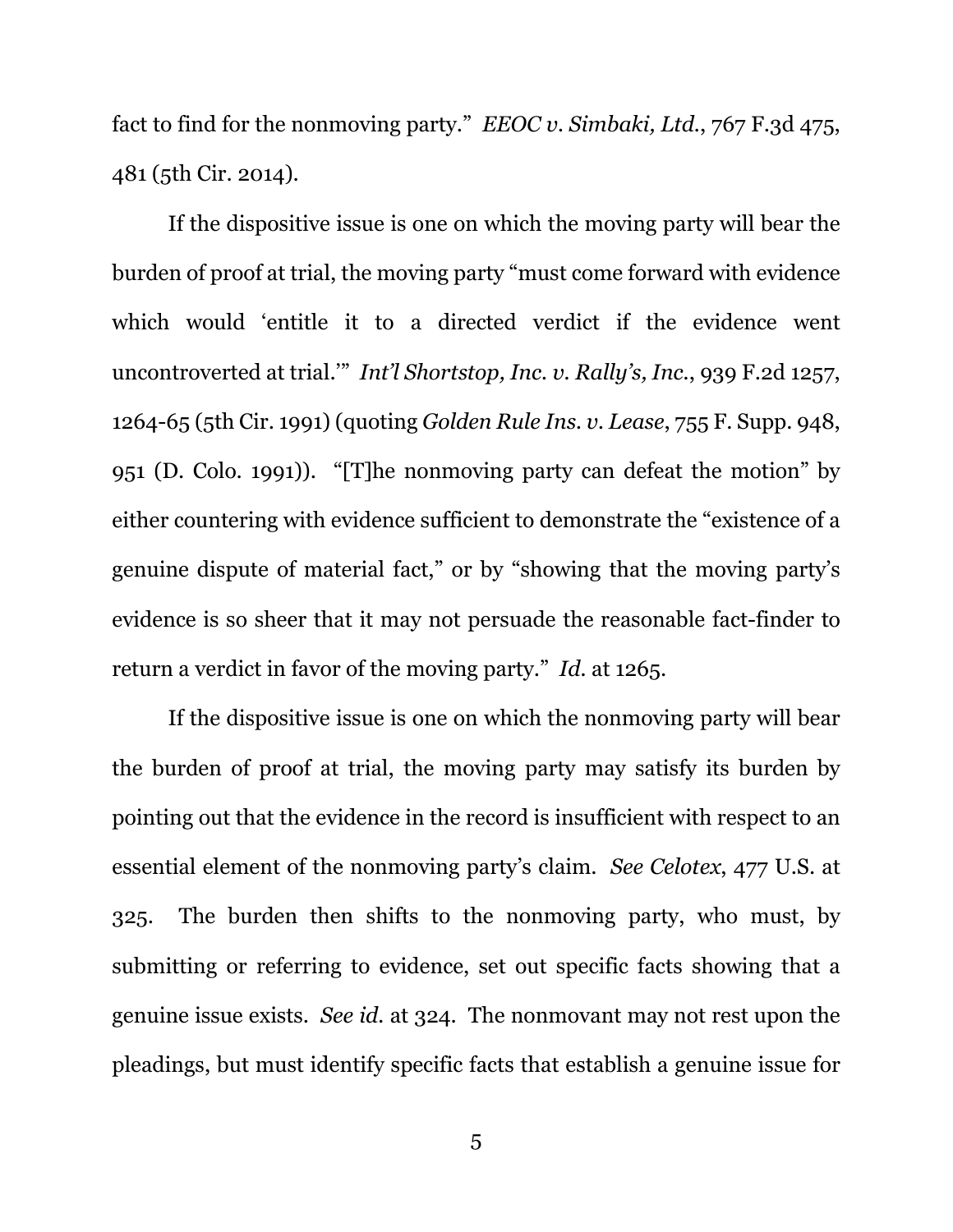resolution. *See, e.g.*, *id.*; *Little*, 37 F.3d at 1075 ("Rule 56 'mandates the entry of summary judgment, after adequate time for discovery and upon motion, against a party who fails to make a showing sufficient to establish the existence of an element essential to that party's case, and on which that party will bear the burden of proof at trial."" (quoting *Celotex*, 477 U.S. at 322)).

In the Fifth Circuit, a district court may not grant a "default" summary judgment on the ground that it is unopposed. *See Morgan v. Fed. Express Corp.*, 114 F. Supp. 3d 434, 437 (S.D. Tex. 2015) (collecting cases). Even in the context of unopposed motions for summary judgment, the movant must still show that there is no genuine issue of material fact, and that it is entitled to summary judgment as a matter of law. *Hetzel v. Bethlehem Steel Corp.*, 50 F.3d 360, 362 n.3 (5th Cir. 1995). When a motion for summary judgment is unopposed, a court may accept the movant's evidence as undisputed. *Morgan*, 114 F. Supp. 3d at 437 (quoting *UNUM Life Ins. Co. of Am. v. Long*, 227 F. Supp. 2d 609 (N.D. Tex. 2002)). Nevertheless, if the moving party fails to meet its burden, the Court must deny its motion for summary judgment. *Hetzel*, 50 F.3d at 362 n.3.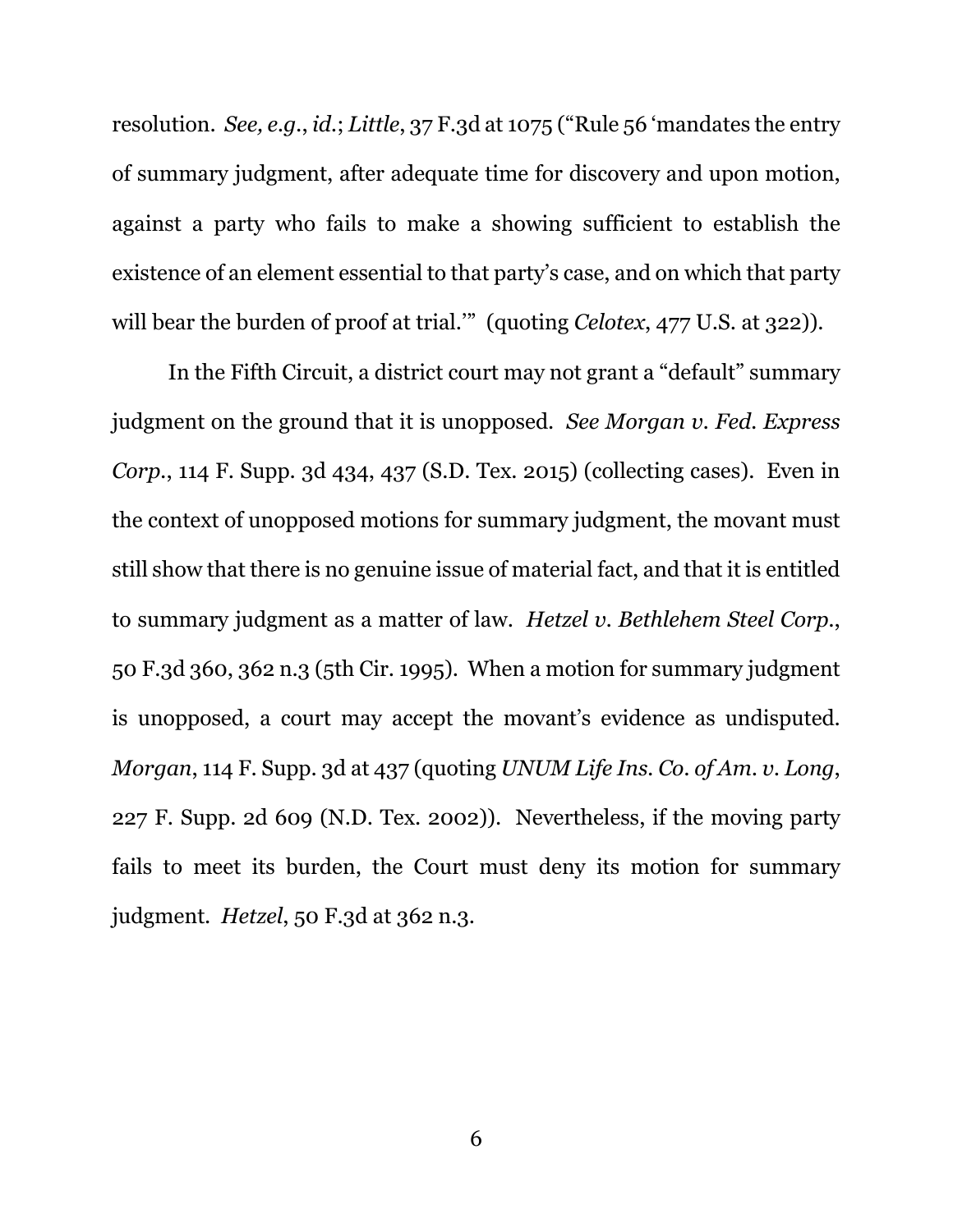#### **III. DISCUSSION**

The Avondale Interests and Travelers assert that plaintiffs' state-law tort claims are preempted by the Longshore and Harbor Workers' Compensation Act, 33 U.S.C. § 901, *et seq.* Both this Court and other sections of this Court have held in similar cases that the LHWCA preempts a plaintiff's occupational-exposure claims against his employer. *See, e.g.*, *Sentilles v. Huntington Ingalls Inc.*, No. 21-958, 2022 WL 1211429 (E.D. La. Apr. 25, 2022); *Cortez v. Lamorak Ins. Co.*, No. 20-2389, 2022 WL 1001445 (E.D. La. Apr. 4, 2022); *Barrosse v. Huntington Ingalls, Inc.*, No. 20-2042, 2021 WL 4355415 (E.D. La. Sept. 24, 2021); *Krutz v. Huntingon Ingalls, Inc.*, No. 20-1722, 2021 WL 5893981 (E.D. La. Apr. 22, 2021); *Hulin v Huntington Ingalls, Inc.*, No. 20-924, 2020 WL 6059645 (E.D. La. Oct. 14, 2020); *Dempster v. Lamorak Ins. Co.*, No. 20-95, 2020 WL 5071115 (E.D. La. Aug. 26, 2020); *Cobb v. Sipco Servs. & Marine, Inc.*, No. 95-2131, 1997 WL 159491 (E.D. La. Mar. 27, 1997). The Court thus largely reiterates its prior analyses on this issue and applies it to plaintiffs' claims.

## **A. Coverage Under the LHWCA**

The Court first addresses the question of whether Morales's alleged injuries are covered by the LHWCA. The LHWCA is a federal workers' compensation statute providing covered maritime workers with "medical,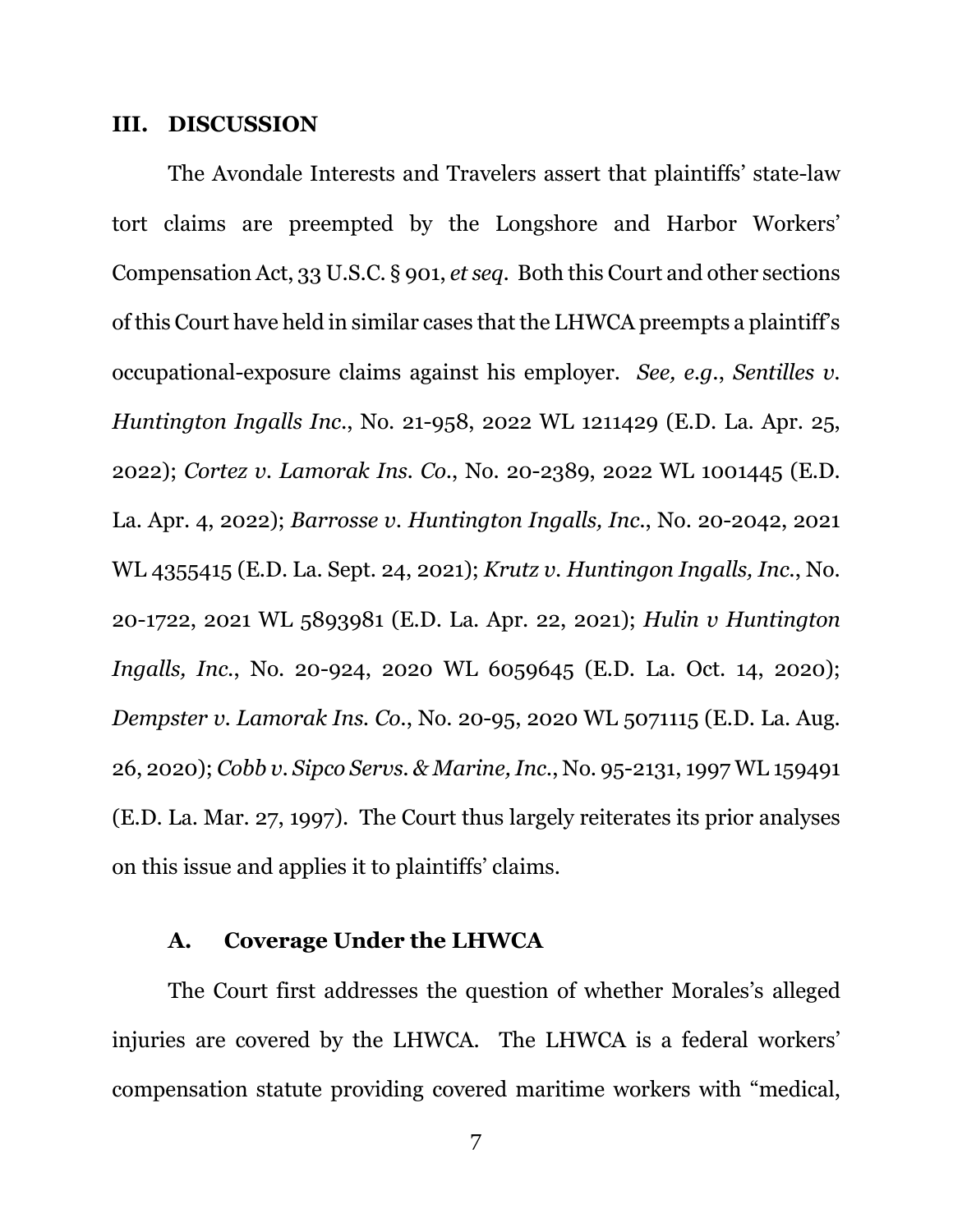disability, and survivor benefits for work-related injuries and death." *MMR Constructors, Inc. v. Dir., Off. of Workers' Comp. Programs*, 954 F.3d 259, 262 (5th Cir. 2020) (citation and internal quotation marks omitted). Before 1972, the statute covered only workers on "navigable waters of the United States (including any dry dock)." *Id.* (citing 33 U.S.C. § 903(a) (pre-1972)). But, in 1972, Congress "extend[ed] the LHWCA landward." *Sun Ship, Inc. v. Pennsylvania*, 447 U.S. 715, 719 (1980).

## 1. *Applicable Version of the LHWCA*

Defendants assert that the Court must apply the post-1972 version of the LHWCA to determine whether Morales's alleged injuries are covered.18 Courts use the "date of injury" to determine which version of the LHWCA applies. *Castorina v. Lykes Bros. S.S. Co.*, 758 F.2d 1025, 1029 (5th Cir. 1985). In the context of long-latency diseases arising from asbestos exposure, the Fifth Circuit has held that manifestation, not exposure, determines the date of injury. *Id.* at 1031. For example, in *Castorina*, plaintiff's disease, asbestosis, manifested in 1979. *Id.* at 1028. His exposures occurred between 1965 and 1972. *Id.* at 1027. The Fifth Circuit looked to judicial authority stating that the LHWCA "is not concerned with pathology, but with industrial disability; and a disease is no disease until it manifests

 $18$  R. Doc. 101-1 at 5-6.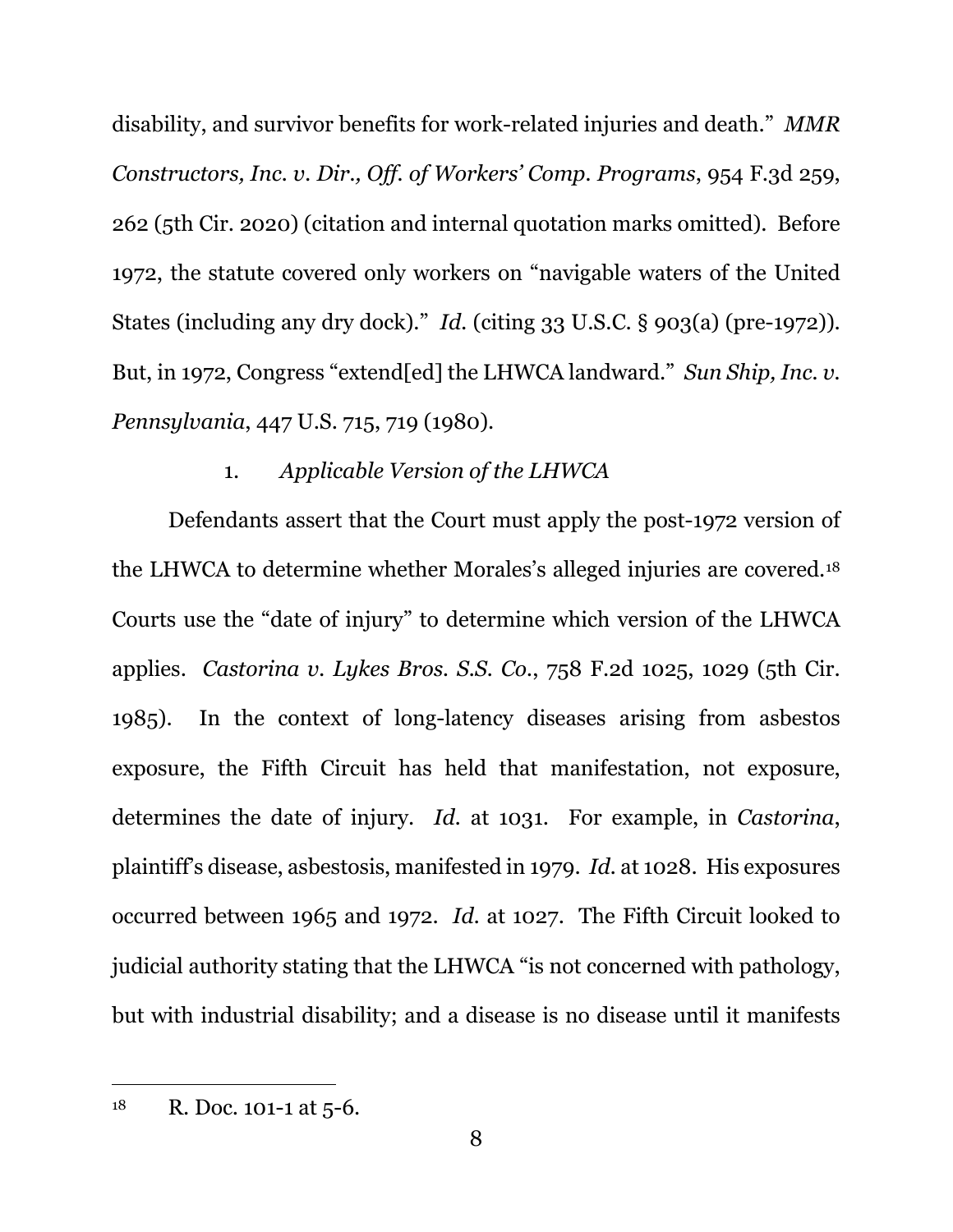itself." *Id.* (quoting *Grain Handling Co. v. Sweeney*, 102 F.2d 464 (2d Cir.), *cert. denied*, 308 U.S. 570 (1939)). It also inferred Congress's intent from Congress's express adoption of the manifestation rule in 1984. *Id.* (citing Pub. L. No. 98–426, § 28(g)(1), 98 Stat. 1639 (1984)). In the 1984 amendments to the LHWCA, Congress provided a specific definition of "injury" for occupational diseases:

[I]n the case of an occupational disease which does not immediately result in a disability or death, an injury shall be deemed to arise on the date on which the employee or claimant becomes aware, or in the exercise of reasonable diligence or by reason of medical advice should have been aware, of the disease . . . .

Pub. L. No. 98-426, § 28(g)(1), 98 Stat. 1639 (1984). Under *Castorina* and the 1984 amendments, Morales's injury is deemed to arise on the date it manifested. Here, plaintiffs allege that Morales was diagnosed with mesothelioma on February 24, 2020.19 Accordingly, the Court applies the LHWCA as it existed in 2020, the date of his injury.

> 2. *Applicability of the Post-1972 LHWCA to Morales's Injuries*

Since the 1972 amendments, the LHWCA covers injuries of workers who meet the Act's "status" and "situs" requirements. *See New Orleans Depot Servs. v. Dir., Office of Worker's Comp. Programs*, 718 F.3d 384, 389

 $19$  R. Doc. 1 | 21.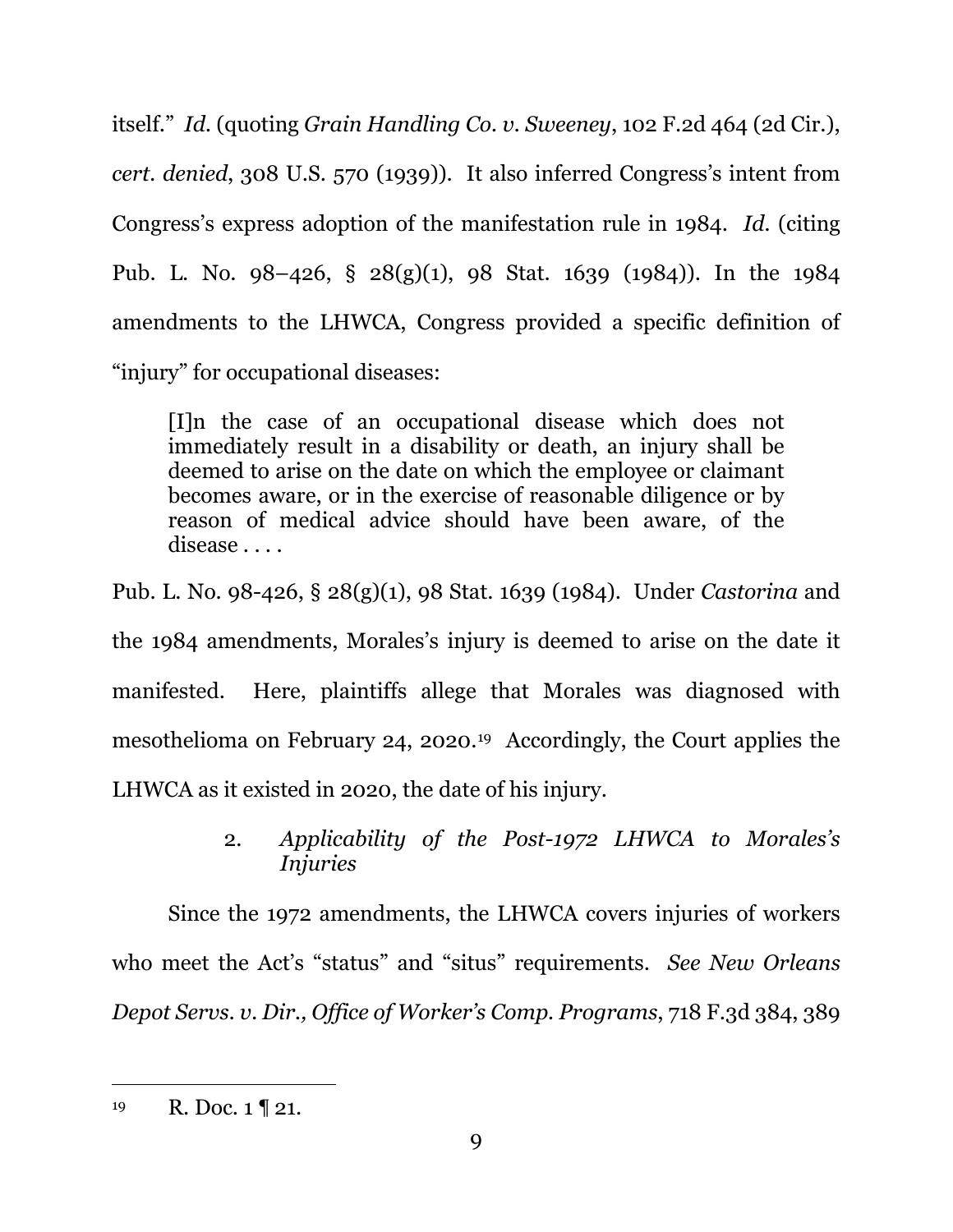(5th Cir. 2013). Defendants contend that Morales meets both requirements.20

The "status" requirement limits application of the LHWCA to "traditional maritime occupations." *Id.*; *see* 33 U.S.C. § 902(3) (defining "employee" as "any person engaged in maritime employment, including any longshoreman or other person engaged in longshoring operations, and any harbor-worker including a ship repairman, shipbuilder, and ship-breaker"). The status test is satisfied when the person is "directly involved in an ongoing shipbuilding operation." *Ingalls Shipbuilding Corp. v. Morgan*, 551 F.2d 61, 62 (5th Cir. 1977).

Here, Morales's employment records state that he worked as a tacker during his tenure at Avondale.21 To describe the work of a tacker, defendants submit the deposition testimony of Leon Wallis, a former Avondale tacker, who testified as follows:

Q. Do you know what a tacker does at Avondale, what their job would have consisted of?

A. Yeah. Well, a tacker, say you had two big sheets of metal and you had to get them together. What a tacker would do is come and tack the metal together . . . . All he's trying to do is hold the

<sup>20</sup> R. Doc. 101-1 at 6-8.

<sup>21</sup> R. Doc. 101-4 at 1-5 (Personnel file); *see id.* at 2 ("Beg. Tacker" starting on 12/1/70"); *id.* at 5 ("Job Classification: Tacker-fitter" on "separation report").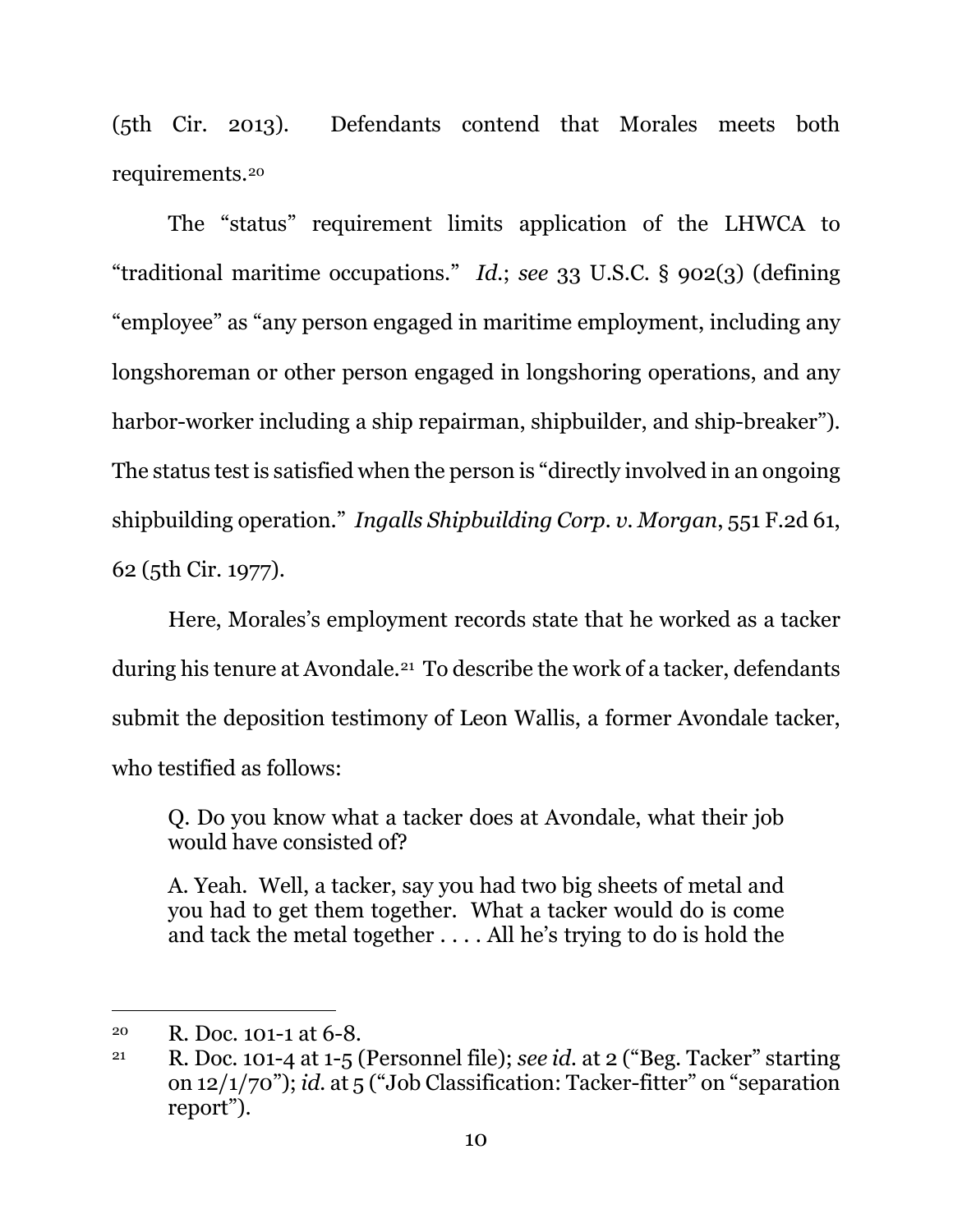metal together and then a certified welder would come and weld it together.

Q. Is this on ships that this is happening, that this kind of work is taking place?

. . . .

A. Well, the last time I recall, it was flat. It was on the ground. And they'll weld . . . this metal together, then, like I said, a gantry or something will come pick this metal up and take it where it needed to go. But most tackers tack[] on the ground. Now, you can be a tacker inside the ship down in what they call the hole.22

Defendants have also produced deposition testimony from Burnett L. Bordelon, Sr., a former shipfitter, who testified that a tacker at Avondale helped shipfitters cut steel and keep the steel plates together as part of the construction process for new vessels and the repair process for older vessels.23

The Court finds that Morales's work as a tacker on vessels at Avondale satisfies the status test because it is an "essential step of the shipbuilding process." *See Ingalls Shipbuilding Corp. v. Morgan*, 551 F.2d 61, 62 (5th Cir. 1977) (holding that a worker who died when a steel plate he was cleaning fell on him satisfied the status test because the "cleaning task was an essential

<sup>&</sup>lt;sup>22</sup> R. Doc. 101-6 at  $30:10-31:5$  (Deposition Testimony of Leon Wallis, *Holmes v. Bossier*, No. 18-8518 (E.D. La. 2020)).

<sup>23</sup> R. Doc. 101-5 at 8:18-9:5 (Deposition Testimony of Burnett L. Bordelon, Sr., *Lefort v. Johns-Manville Corp.*, No. 82-116 (E.D. La. 1984)).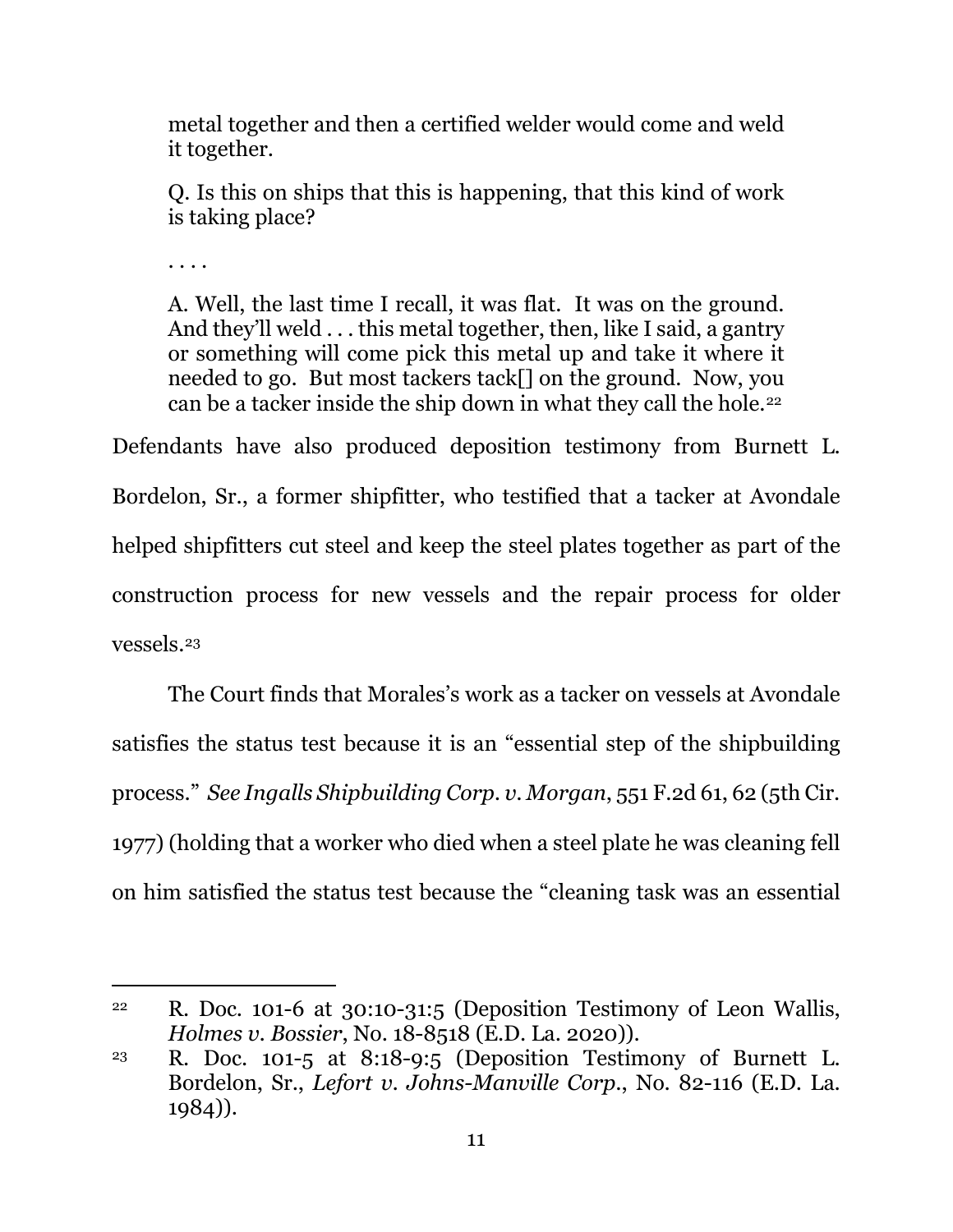step of the shipbuilding process"); *see also McLaurin v. Noble Drilling (US) Inc.*, 529 F.3d 285, 289 (5th Cir. 2008) (stating that the LHWCA applies to "longshoremen, shipbuilders, ship repairers, and various harbor workers, such as carpenters, cleaners, or painters"); 1 Robert Force and Martin J. Norris, *The Law of Maritime Personal Injuries* § 3:9 (5th ed.) (stating that the LHWCA specifically includes "any harborworker," which includes "shipcleaners, tank cleaners, riggers, carpenters, ship ceilers, cargo checkers, cargo weighers, cargo talleyers, port watchmen, electricians, painters, mechanics, etc."). Thus, the Court finds that the LHWCA's status test is satisfied.

The "situs" test, extended by Congress in 1972, requires that the injury occur on the "navigable waters of the United States" and "any adjoining pier, wharf, dry dock, terminal, building way, marine railway, or other adjoining area customarily used by an employer in loading, unloading, repairing, dismantling, or building a vessel." 33 U.S.C. § 903(a); *see also Sun Ship, Inc.*, 447 U.S. at 719 ("In 1972, Congress . . . extend[ed] the LHWCA landward beyond the shoreline of the navigable waters of the United States."). Morales's asbestos exposure allegedly occurred on and around vessels being built or repaired at Avondale Shipyard.<sup>24</sup> Specifically, defendants note that

<sup>24</sup> R. Doc. 1 ¶¶ 17-19.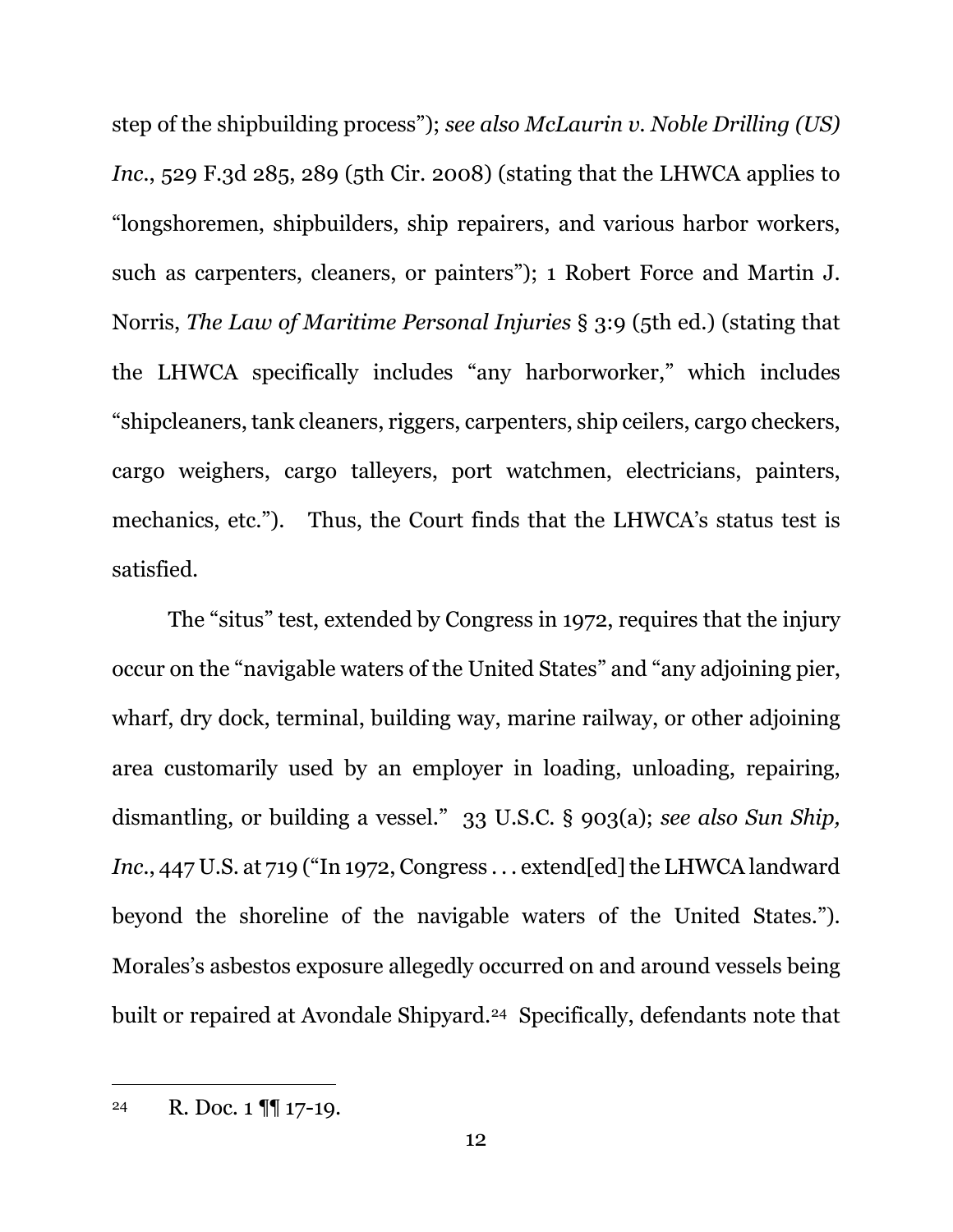Morales was assigned to work under Chester Blang,<sup>25</sup> and that, according to testimony from Blanq's clerk, Jesse Hernandez, Blanq oversaw vessels on Avondale's dry docks during the relevant time period.<sup>26</sup> Defendants additionally submit the affidavit of Albert L. Bossier, Jr., a former Avondale employee, who attested that Avondale was "at all times an employer whose employees were employed in maritime employment upon the navigable waters of the United States of America, and their adjacent banks, specifically, on the west bank of the Mississippi River in Avondale, Louisiana."27 Accordingly, the Court finds that Morales's alleged exposure to asbestos occurred in a covered situs. *See Pitre v. Huntington Ingalls, Inc.*, No. 17- 7029, 2018 WL 2010026, at \*3 (E.D. La. Apr. 30, 2018) ("Avondale's vessel construction and repair activities occurred on the west bank of the Mississippi River adjacent to navigable waters.").

In sum, Morales's status falls within the coverage of the LHWCA, and his injuries occurred on a covered situs. Therefore, the Court finds that plaintiffs could have brought their claims under the LHWCA.

<sup>&</sup>lt;sup>25</sup> R. Doc. 101-4 at 1, 5 (Personnel file).

<sup>26</sup> R. Doc. 101-8 at 33:20-34:15 (Deposition of Jesse Hernandez, *In re Hernandez*, No. 19-3605 (Civil District Court for the Parish of Orleans 2019).

<sup>&</sup>lt;sup>27</sup> R. Doc. 101-12 at  $\P\P$  1, 6.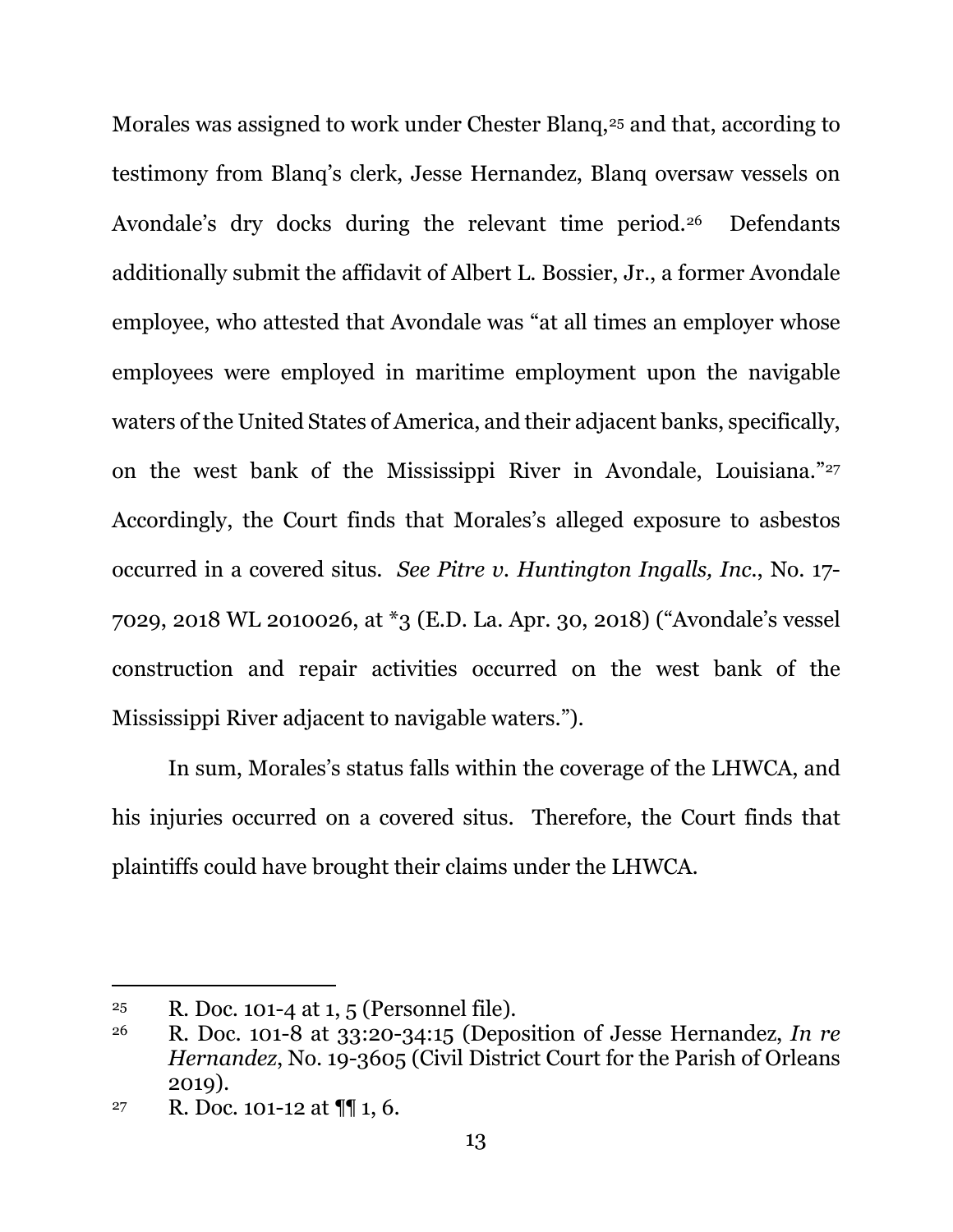# **B. LHWCA Preemption**

Defendants contend that the LHWCA immunizes them from tort liability.28 Section 905(a) of the LHWCA, the employer immunity provision, states:

The liability of an employer prescribed in section 904 of this title shall be exclusive and in place of all other liability of such employer to the employee, his legal representative, husband or wife, parents, dependents, next of kin, and anyone otherwise entitled to recover damages from such employer at law or in admiralty on account of such injury or death . . . .

33 U.S.C. § 905(a).

The Act also provides the exclusive remedy for injuries caused by the negligence or wrongful act of an officer or employee of the employer. 33 U.S.C. 933(i). Further, the Fifth Circuit has "held that the LHWCA impliedly grants the employer's insurance carrier, and the insurance carrier of coemployees, the same immunity which it grants the employer and coemployees." *Atkinson v. Gates, McDonald & Co.*, 838 F.2d 808, 811 (5th Cir. 1988) (citing *Johnson v. American Mutual Liability Ins. Co.*, 559 F.2d 382 (5th Cir. 1977)). The LHWCA does not specifically immunize insurers. *See*  33 U.S.C. §§ 905(a), 933(i). Nevertheless, the Fifth Circuit has explained that "numerous provisions of the Act and the spirit of the Act as a whole, [which]

<sup>28</sup> R. Doc. 101-1 at 10-12.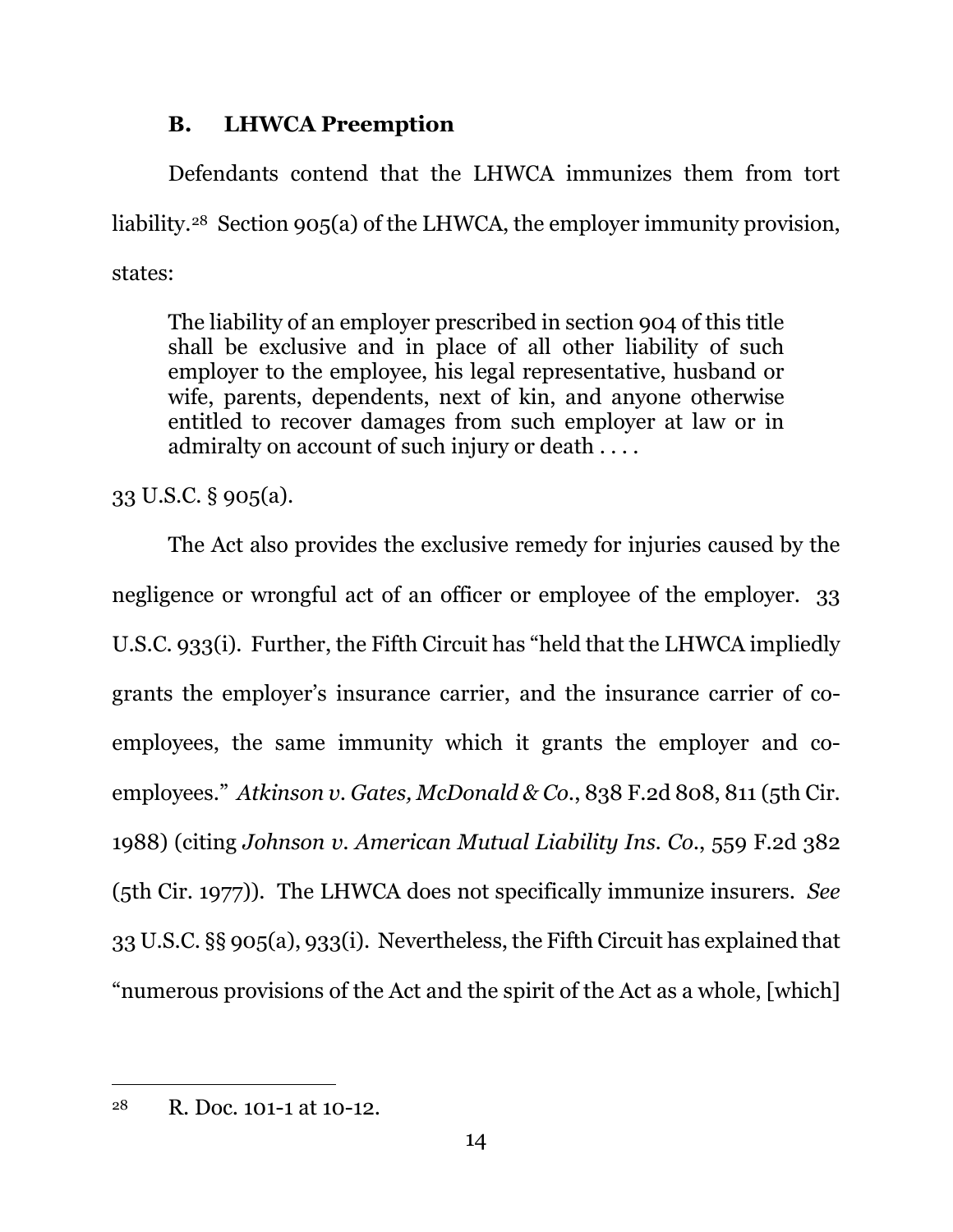equat[e] the insurer with the employer, negate any intent to hold the insurer liable to suit for damages as a third person." *Johnson*, 559 F.2d at 388 & n.10 (citing 33 U.S.C. §§ 905(a), 917(a), 928, 932(a), 933, 935, 936 and 941). Plaintiffs' claims against Avondale and its executive officers, as well as their claims against Lamorak and Travelers in their capacity as Avondale's insurers, are covered by these provisions. Accordingly, the Court must determine whether the LHWCA's exclusivity provision has preemptive effect over plaintiffs' state law tort claims against these parties.

Federal law applies to questions of preemption. *Hetzel v. Bethlehem Steel Corp.*, 50 F.3d 360, 363 (5th Cir. 1995). Federal law can preempt state law in three ways: (1) express preemption, where Congress expresses an explicit intent to preempt state law; (2) field preemption, where the "sheer comprehensiveness" of the federal scheme implies congressional intent to preempt state regulation in the area; or (3) conflict preemption, where the state law either directly conflicts with the federal law or interferes with the regulatory program established by Congress. *Id.* The U.S. Supreme Court has set out "two cornerstones" of preemption jurisprudence. *Wyeth v. Levine*, 555 U.S. 555, 565 (2009). First, the "ultimate touchstone" is "the purpose of Congress." *Id.* (citing *Medtronic, Inc. v. Lohr*, 518 U.S. 470, 485 (1996)). Second, the Court must "start with the assumption that the historic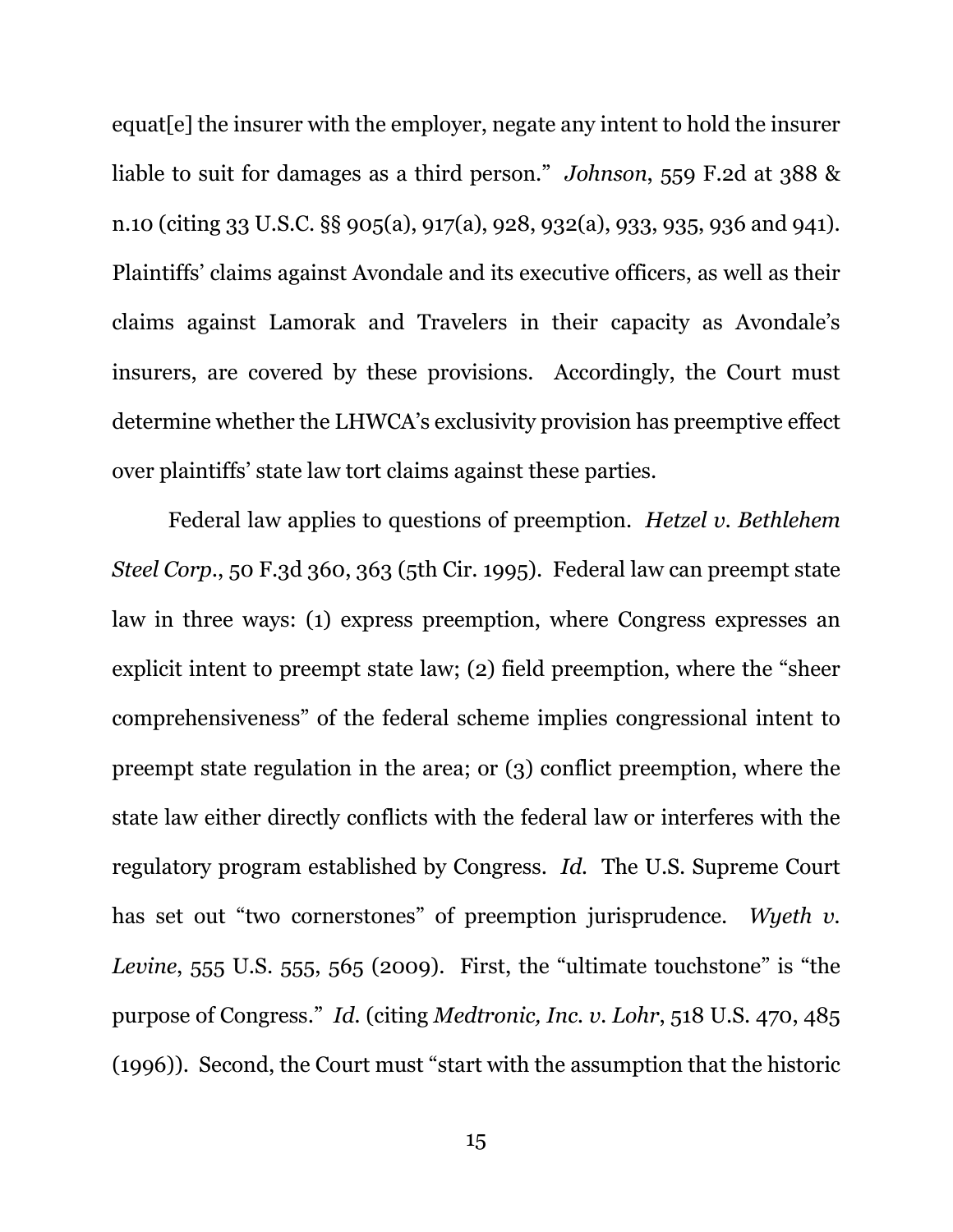police powers of the States were not to be superseded by the Federal Act unless that was the clear and manifest purpose of Congress," especially when the case involves a "field which the states have traditionally occupied." *Id.* (quoting *Lohr*, 518 U.S. at 485) (quotation marks omitted).

Because tort law is a field traditionally occupied by the States, the Court starts with the assumption that Congress did not intend to supersede state law when it enacted the LHWCA. But this assumption does not stand in face of the text of the LHWCA, the purpose behind the statute, and the weight of judicial authority.

Section 905(a) of the LHWCA provides that compensation under the LHWCA is exclusive of all other employer liability, including for actions to recover damages at law. 33 U.S.C. § 905(a). The plain language of this provision "evidences an unmistakable intention to embody the *quid pro quo* that defines most workmen's compensation statutes." *Cobb*, 1997 WL 159491, at \*7 (citing *Peter v. Hess Oil Virgin Islands Corp.*, 903 F.2d 935, 950 (3d Cir. 1990)). Specifically, the employee gets the benefit of no-fault compensation, and the employer enjoys immunity from tort liability for damages. *Id.* The Supreme Court recognized this exchange when it explained:

[T]he [LHWCA is] not a simple remedial statute intended for the benefit of the workers. Rather, it was designed to strike a balance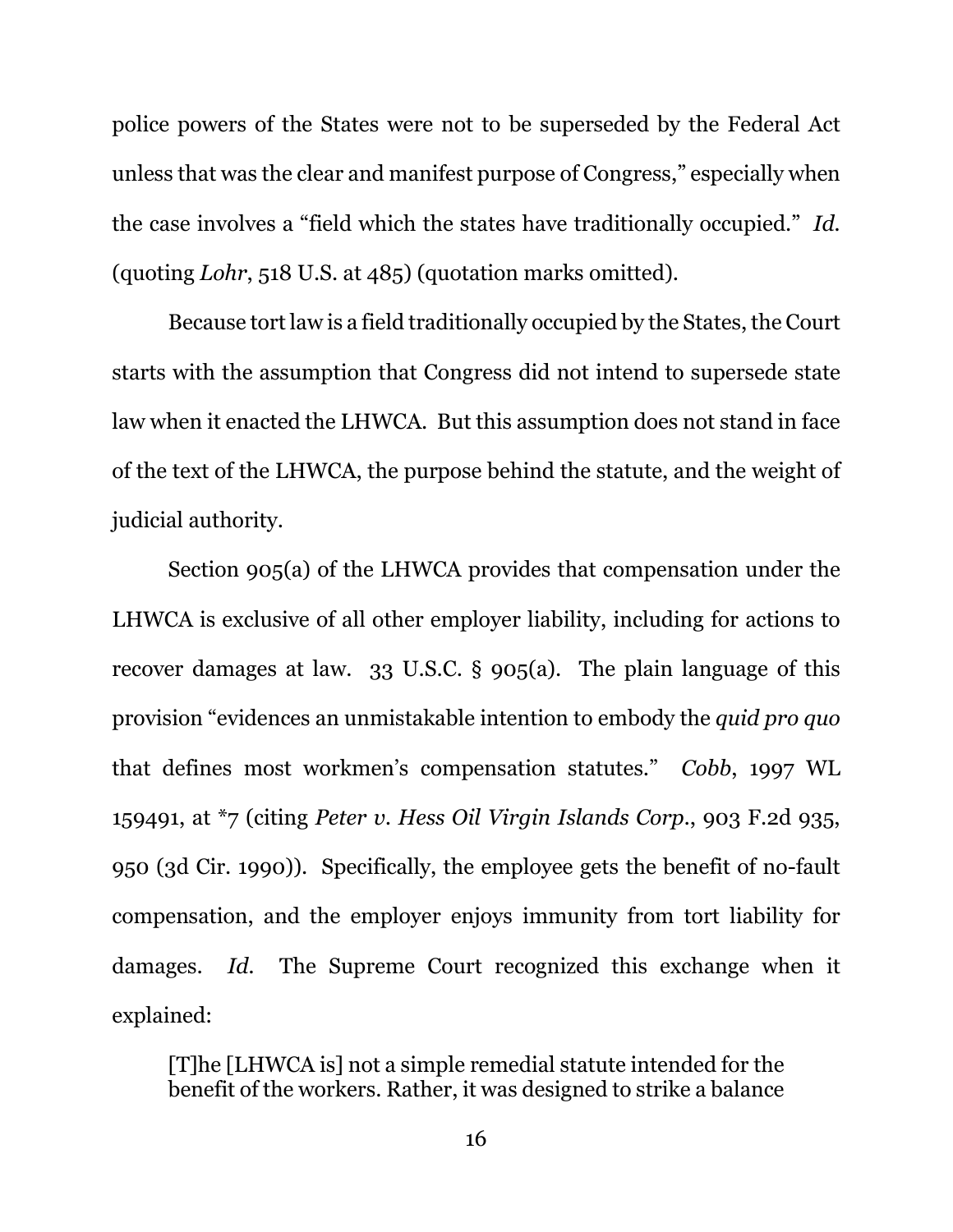between the concerns of the longshoremen and harbor workers on the one hand, and their employers on the other. Employers relinquish their defenses to tort actions in exchange for limited and predictable liability. Employees accepted the limited recovery because they receive prompt relief without the expense, uncertainty, and delay that tort actions entail.

*Morrison-Knudsen Constr. Co. v. Director, OWCP*, 461 U.S. 624, 636 (1983). Allowing state-law tort claims against employers would contradict the text of the statute and would frustrate the Act's purpose by undermining the *quid pro quo*.

Indeed, several courts have recognized as much. The Fifth Circuit held in *Rosetti v. Avondale Shipyards, Inc.*, that the LHWCA bars a "state law negligence claim," because "[u]nder the LHWCA, workers compensation is the exclusive remedy for an injured employee against his employer." 821 F.2d 1083, 1085 (5th Cir. 1987). Further, in *Hetzel v. Bethlehem Steel Corp.*, the Fifth Circuit found that "[p]reemption of [a] state [tort] act is required to avoid frustration of the policies and purpose behind the LHWCA." 50 F.3d at 366-67 (5th Cir. 1995). In *Hetzel*, the court reasoned that "[c]ongressional policy would be frustrated if an injured worker were allowed to collect benefits under the Act, and then sue his employer under a state statutory tort theory." *Id.* Similarly, the Third Circuit in *Peter v. Hess Oil Virgin Islands Corp.*, concluded that "§ 905(a) [of the LHWCA] and the Supremacy Clause bar the Virgin Islands from imposing negligence liability on [a covered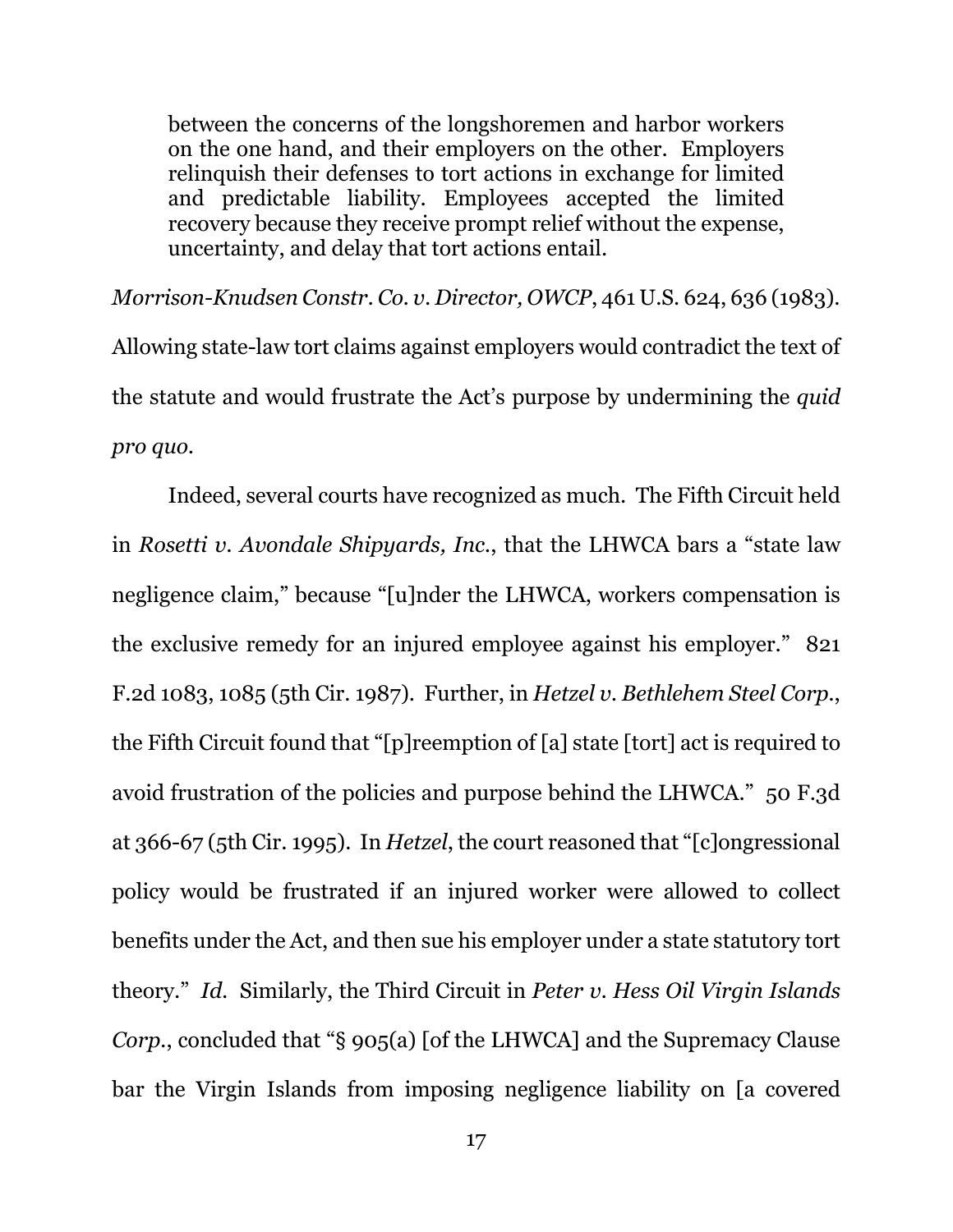employer.]" 903 F.3d at 953. The *Peter* court specifically noted that Congress "intended that compensation, not tort damages, [was] to be the primary source of relief for workplace injuries for longshoremen against their employers." *Id*. at 952.

Moreover, this Court has held, in four separate cases, that the LHWCA preempts a state tort claim. *See Cortez*, 2022 WL 1001445, at \*14-18; *Krutz*, 2021 WL 5893981, at \*7; *Hulin*, 2020 WL 6059645, at \*7; *Cobb*, 1997 WL 159491, at \*8 ([A]pplication of Louisiana tort law, which plaintiff concedes is not a workmen's compensation remedy, does not further the availability of no fault compensation, and it obstructs the purposes of the LHWCA."). Other sections of this Court have held the same. *See Sentilles*, 2022 WL 1211429, at \*1; *Barrosse*, 2021 WL 4355415, at \*10-11; *Dempster*, 2020 WL 5071115, at \*7.

Because permitting plaintiffs' state tort claims against his employer, Avondale, and its executive officers, in addition to their insurers, would obstruct the purposes of the LHWCA, the Court finds that these claims are preempted and must be dismissed. *See Krutz*, 2021 WL 5893981, at \*8-9 (finding that the LHWCA preempts plaintiffs' negligence claims against his employer, co-employee, and several of his employers' insurance companies).